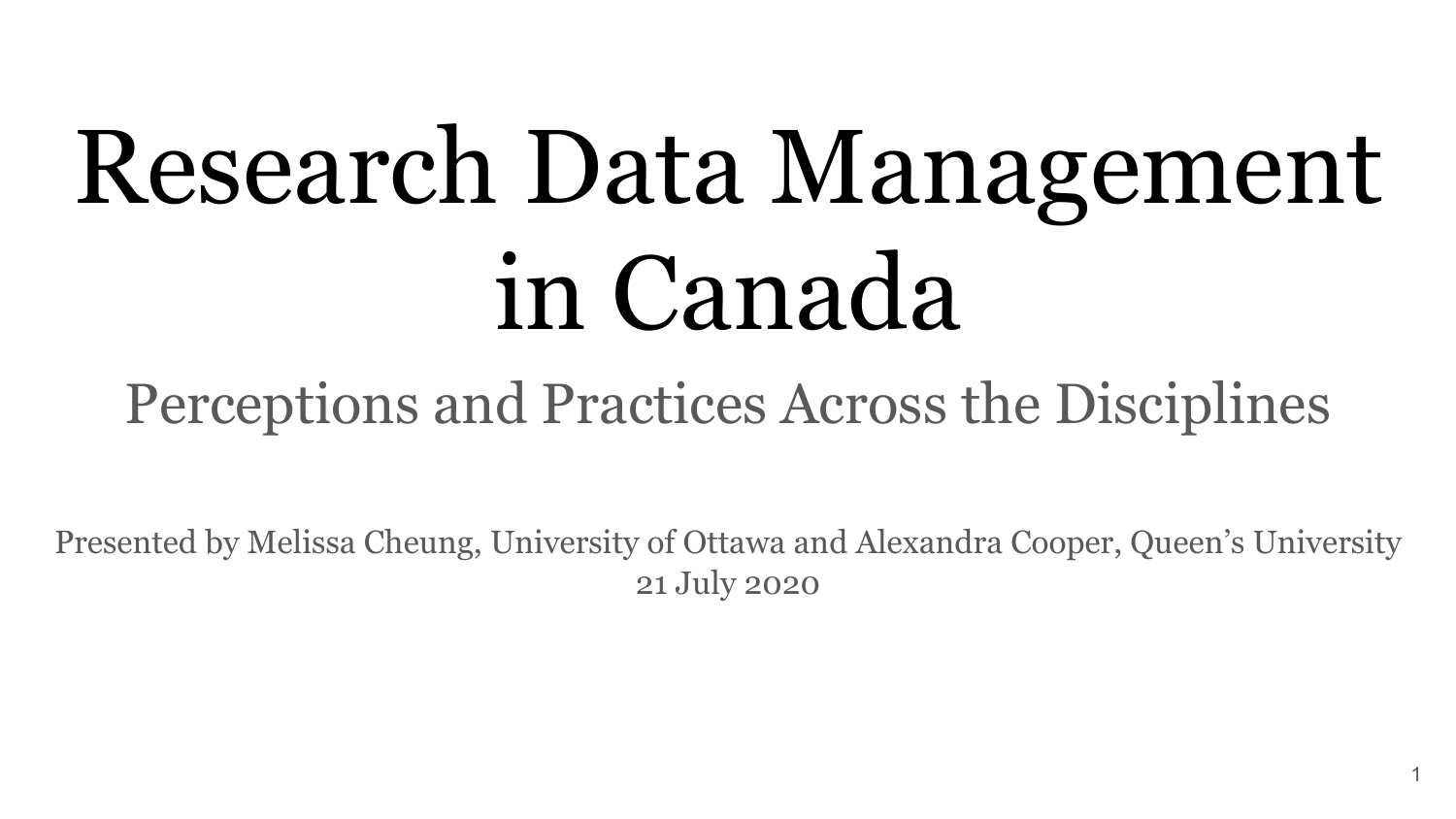#### Background: The Survey Project

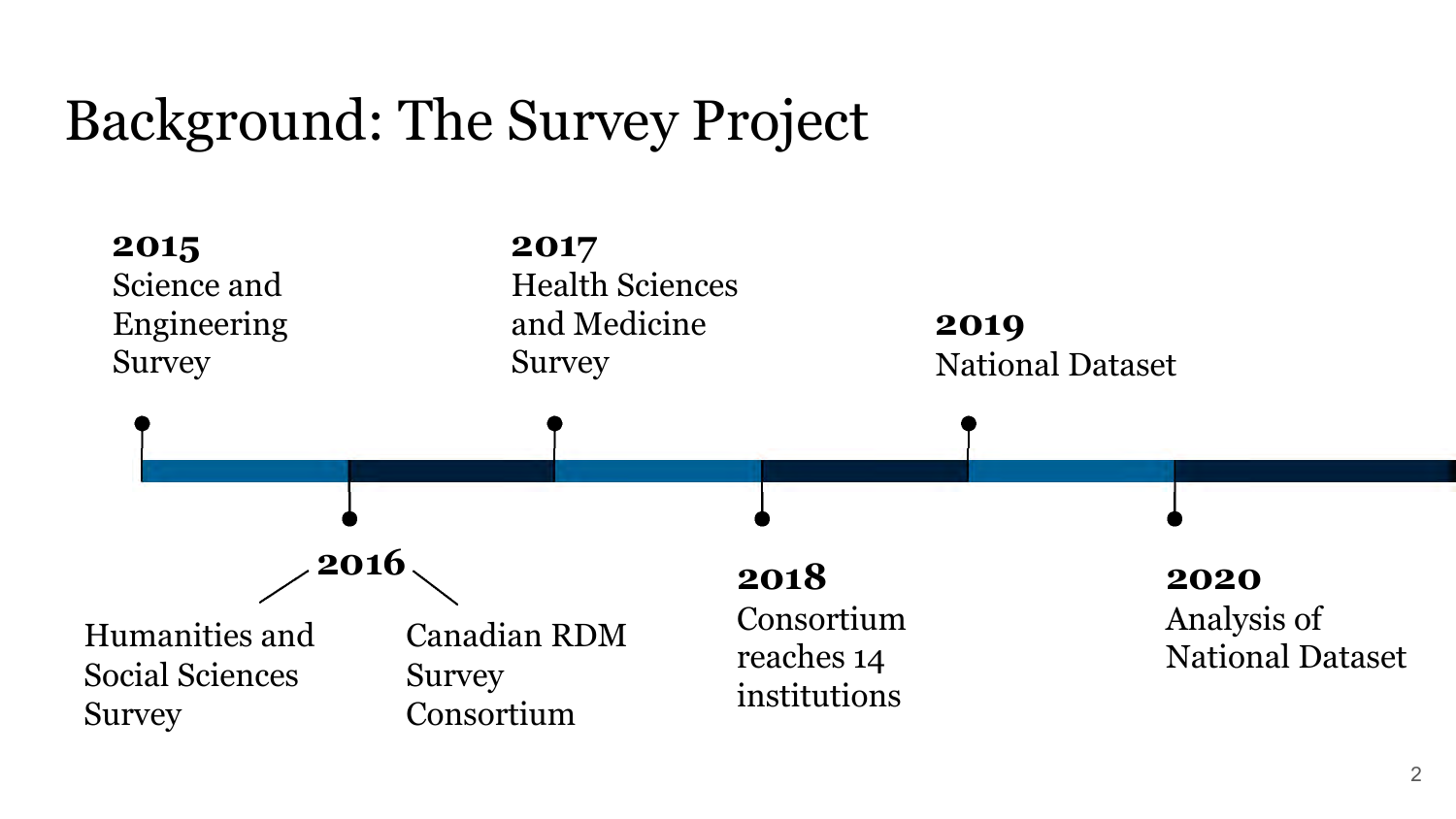#### The Survey

- Common survey instrument consisted of 4 sections with questions that reflect the data lifecycle
- Each institution ran surveys individually using their own survey software
	- Customized the survey based on institutional characteristics and interest
	- Obtained ethics approval from their own research ethics board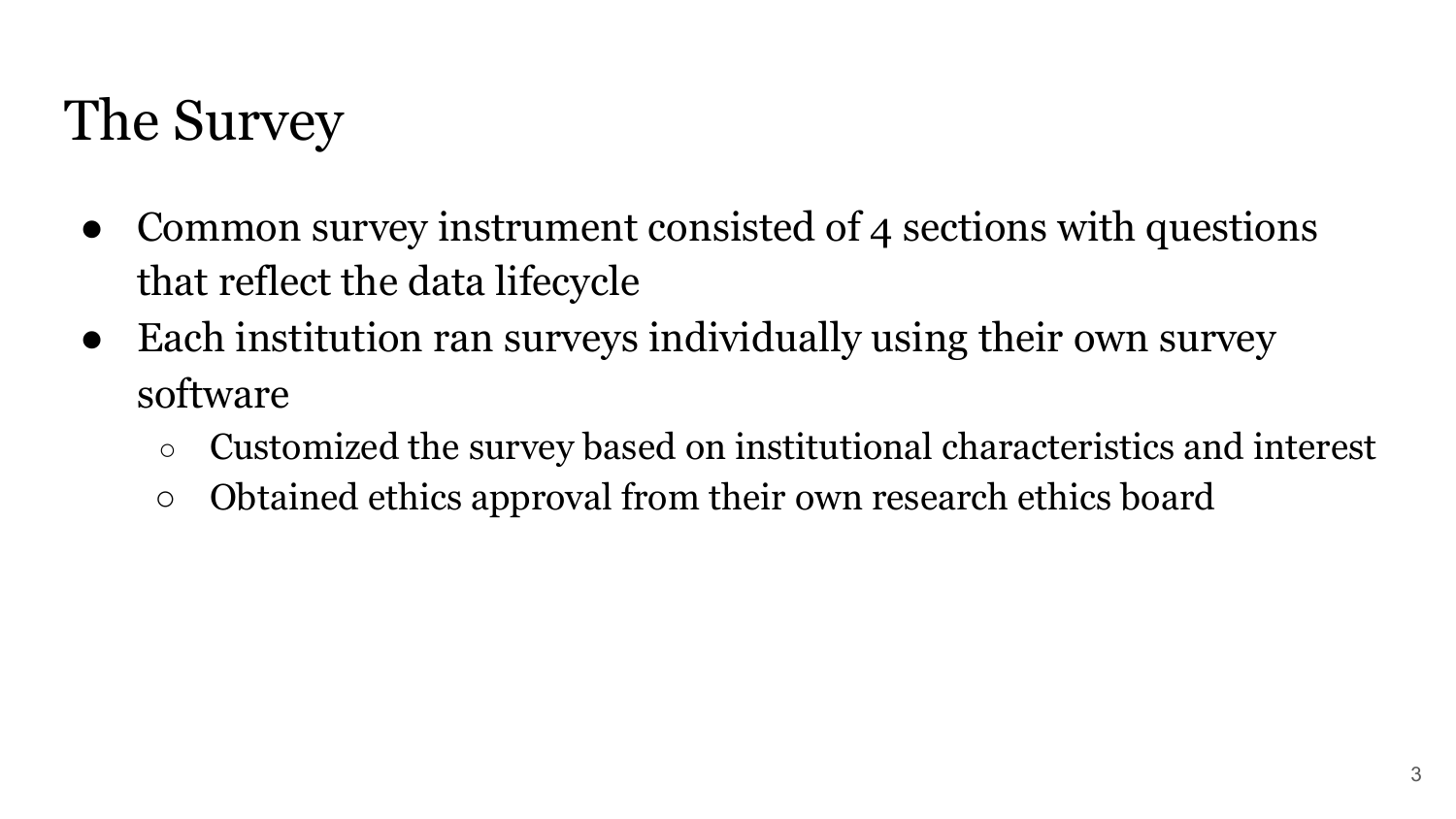### Merging datasets

- Recode institutional datasets to match standard codebook
	- Regroup rank, funding variables
	- Regroup faculty/department into generic list of "field of study"
	- Remove text responses from analysis

| <b>Funding</b>              |                                                                                              |             |  |  |
|-----------------------------|----------------------------------------------------------------------------------------------|-------------|--|--|
| Variable name               | <b>FUNCIHR</b>                                                                               |             |  |  |
| <b>Variable label</b>       | <b>Funding source: CIHR</b>                                                                  |             |  |  |
| <b>Variable description</b> | Funding source respondent has used in last 5 years or intends to use in next 5 years: CIHR   |             |  |  |
| <b>Survey question</b>      | Which funding sources have you used within the past 5 years, or are planning to apply for in |             |  |  |
|                             | the next 5 years? Please exclude funding earmarked exclusively for operations and            |             |  |  |
|                             | infrastructure. Select all that apply:                                                       |             |  |  |
| <b>Value label</b>          | <b>Value description</b><br>Count                                                            | Percent     |  |  |
|                             | 0 Not Chosen<br>2164                                                                         | 81.4%       |  |  |
|                             | 1 Chosen<br>455                                                                              | 17.1%       |  |  |
|                             | 99 Not Declared<br>13                                                                        | 0.5%        |  |  |
|                             | 999 Not asked by administering institution<br>26                                             | 1.0%        |  |  |
| Variable name               | <b>FUNSSHRC</b>                                                                              |             |  |  |
| Variable label              | <b>Funding source: SSHRC</b>                                                                 |             |  |  |
| <b>Variable description</b> | Funding source respondent has used in last 5 years or intends to use in next 5 years: SSHRC  |             |  |  |
| <b>Survey question</b>      | Which funding sources have you used within the past 5 years, or are planning to apply for in |             |  |  |
|                             | the next 5 years? Please exclude funding earmarked exclusively for operations and            |             |  |  |
|                             | infrastructure. Select all that apply:                                                       |             |  |  |
| <b>Value label</b>          | <b>Value description</b><br>Count                                                            | Percent     |  |  |
|                             | 0 Not Chosen<br>1936                                                                         | 72.8%       |  |  |
|                             | 1 Chosen<br>683                                                                              | 25.7%       |  |  |
|                             | 99 Not Declared<br>13                                                                        | 0.5%        |  |  |
| 999                         | Not asked by administering institution<br>26                                                 | 1.0%        |  |  |
|                             |                                                                                              |             |  |  |
| Variable name               | <b>FUNCFI</b>                                                                                |             |  |  |
| <b>Variable label</b>       | <b>Funding source: CFI</b>                                                                   |             |  |  |
| <b>Variable description</b> | Funding source respondent has used in last 5 years or intends to use in next 5 years: CFI    |             |  |  |
| <b>Survey question</b>      | Which funding sources have you used within the past 5 years, or are planning to apply for in |             |  |  |
|                             | the next 5 years? Please exclude funding earmarked exclusively for operations and            |             |  |  |
|                             | infrastructure. Select all that apply:                                                       |             |  |  |
| <b>Value label</b>          | <b>Value description</b><br>Count                                                            | Percent     |  |  |
|                             | 0 Not Chosen<br>2211                                                                         | 83.2%       |  |  |
|                             | 1 Chosen<br>227                                                                              | <b>R 5%</b> |  |  |
|                             | 99 Not Declared<br>1                                                                         | 0.0%        |  |  |
|                             | 999 Not asked by administering institution<br>219                                            | 8.2%        |  |  |
| Variable name               | <b>FUNNSERC</b>                                                                              |             |  |  |
| Variable label              | <b>Funding source: NSERC</b>                                                                 |             |  |  |
| <b>Variable description</b> | Funding source respondent has used in last 5 years or intends to use in next 5 years: NSERC  |             |  |  |
| <b>Survey question</b>      | Which funding sources have you used within the past 5 years, or are planning to apply for in |             |  |  |
|                             | the next 5 years? Please exclude funding earmarked exclusively for operations and            |             |  |  |
|                             | infrastructure. Select all that apply:                                                       |             |  |  |
| <b>Value label</b>          | <b>Value description</b><br>Count                                                            | Percent     |  |  |
|                             | 0 Not Chosen<br>1987                                                                         | 74.8%       |  |  |
|                             | 1 Chosen<br>632                                                                              | 23.8%       |  |  |
|                             | 99 Not Declared<br>13                                                                        | 0.5%        |  |  |
|                             |                                                                                              |             |  |  |
|                             | 999 Not asked by administering institution<br>26                                             | 1.0%        |  |  |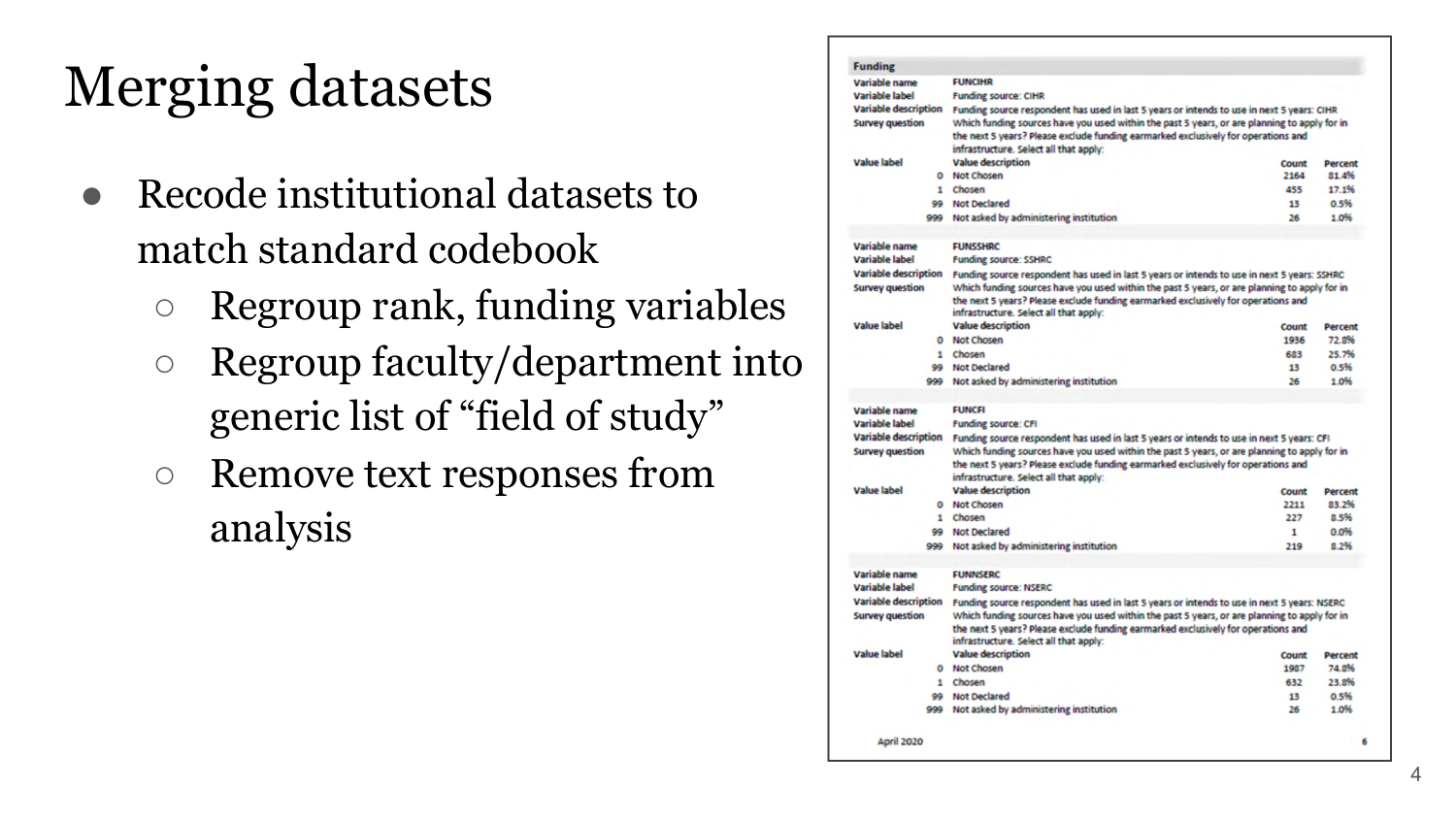Northwest Territories

Yukon

Alberta

Manitoba

Nunavut

<u>ທ-</u>

e<br>O

Ontario

#### Who participated?

Ishe Columbia

Quebec

 $N.L.$ 

 $N.B.p.E.I.A.$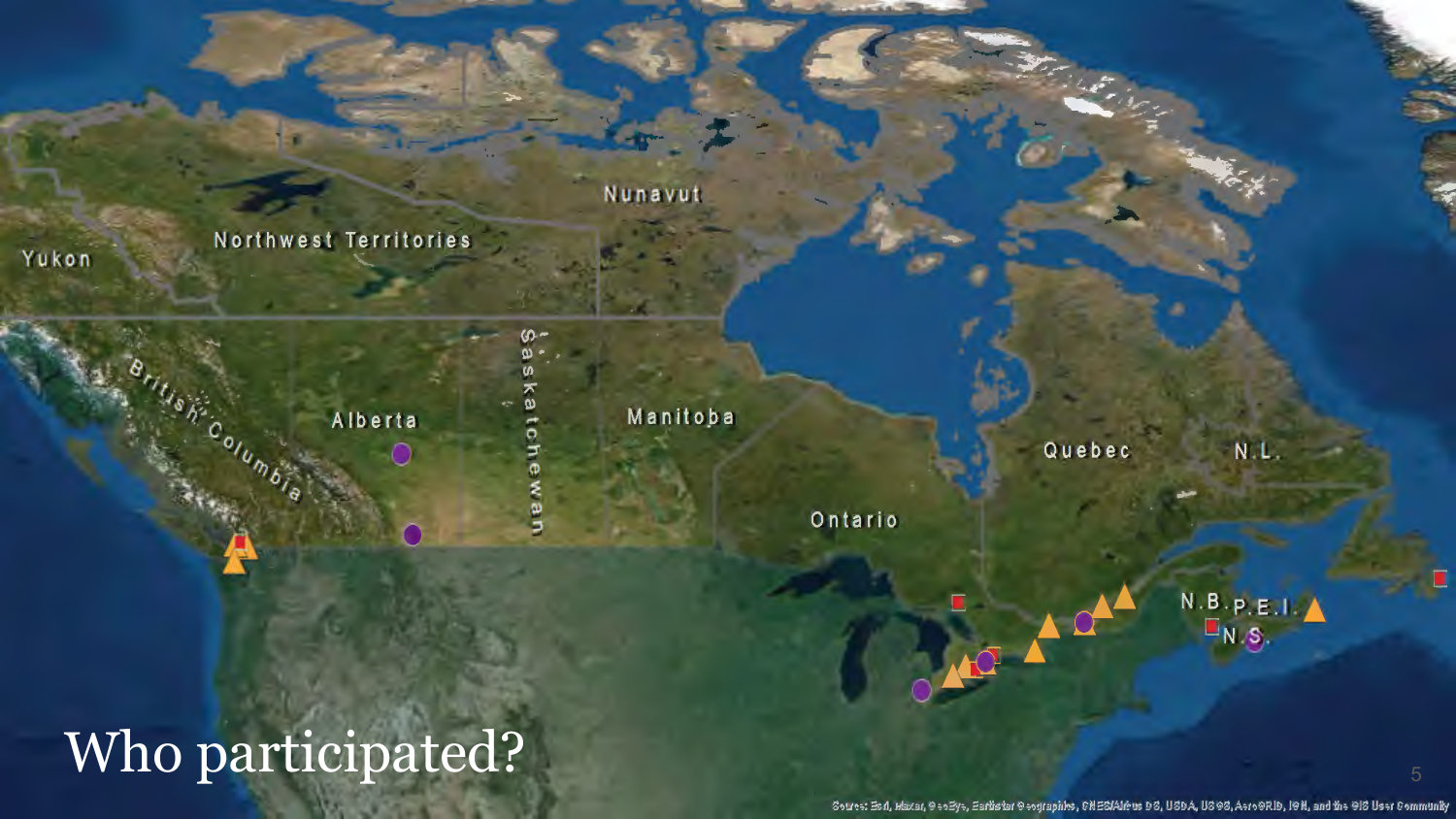## Survey Results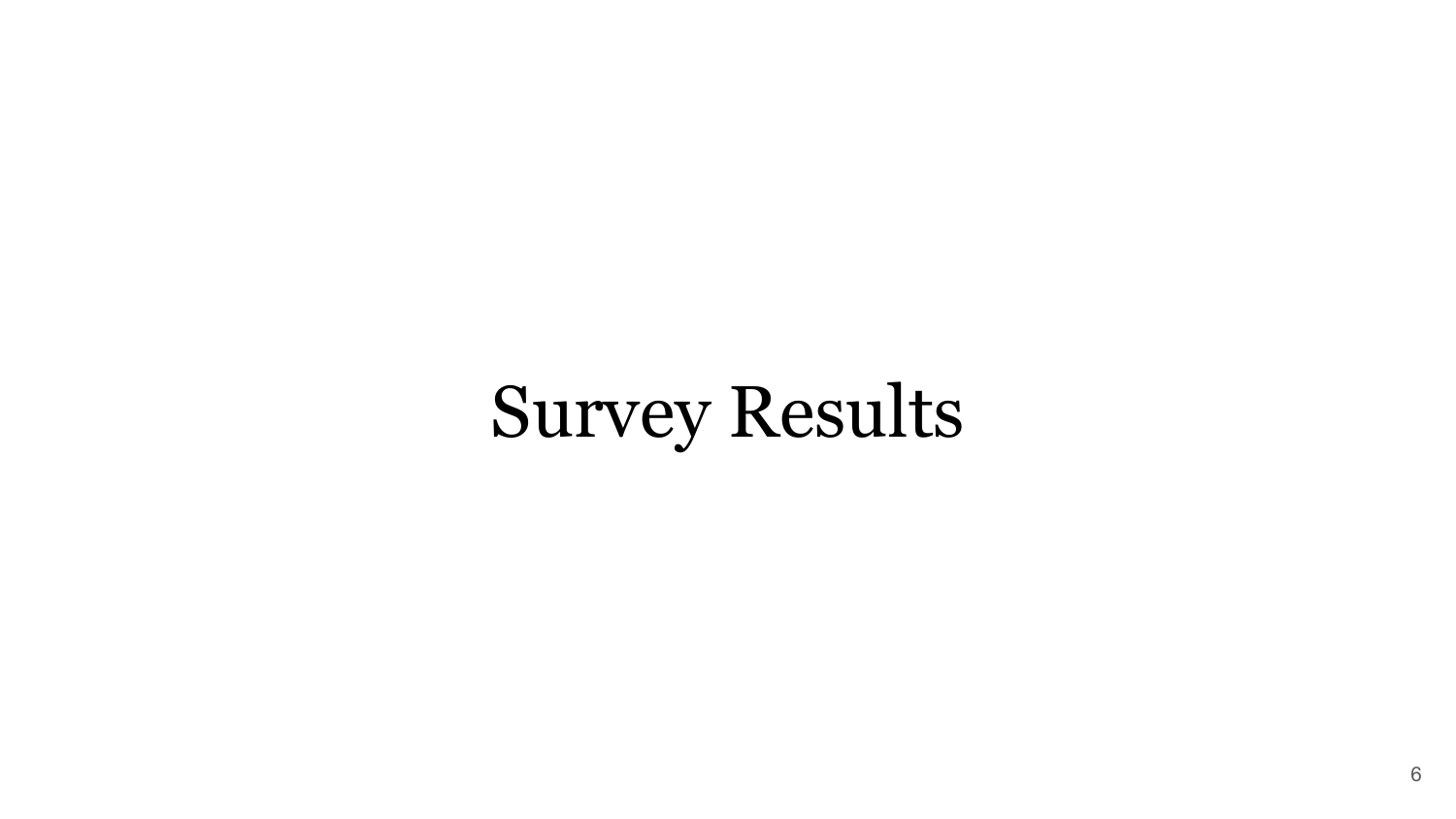#### Respondent Field of Study

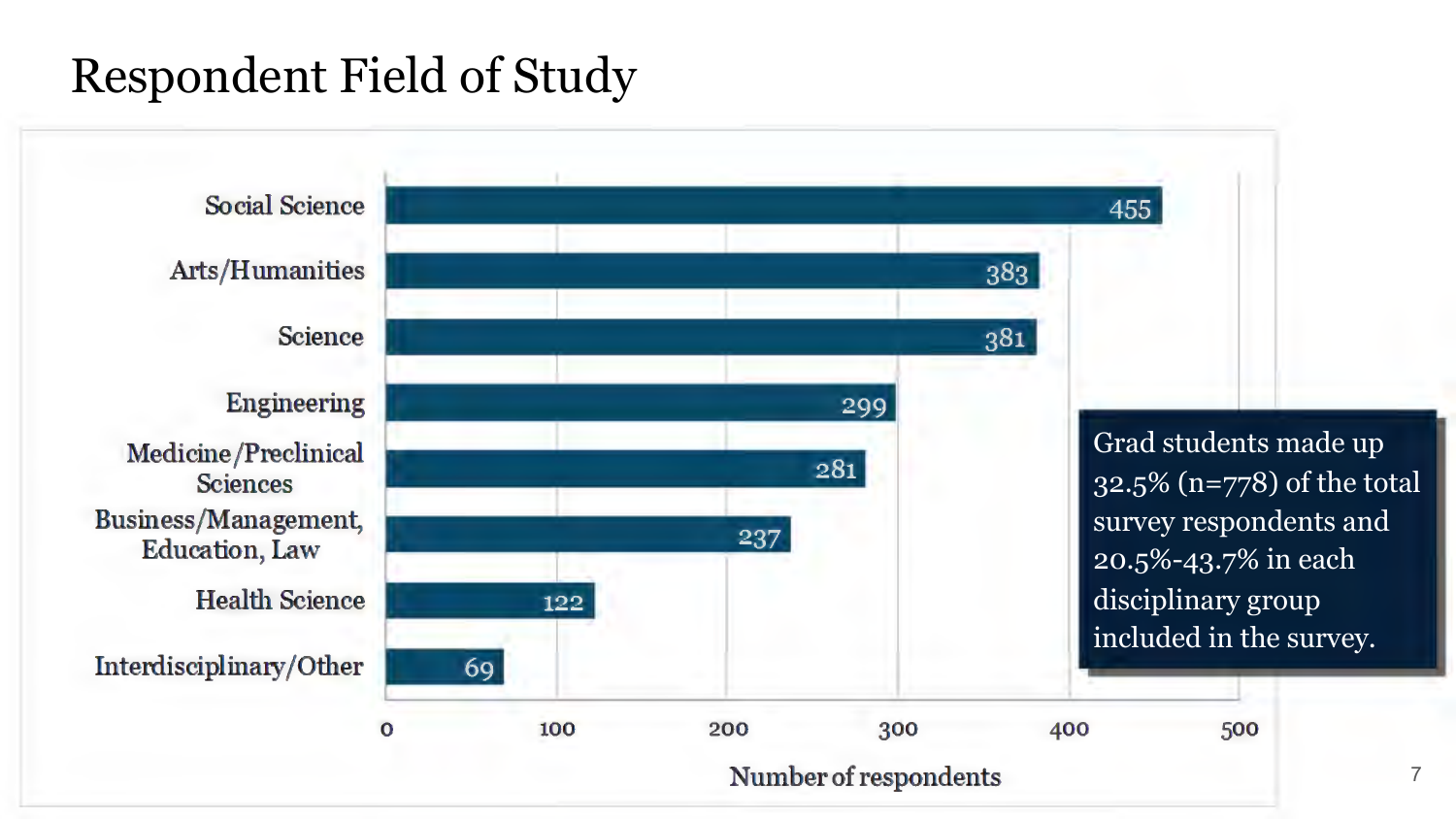#### Funding sources

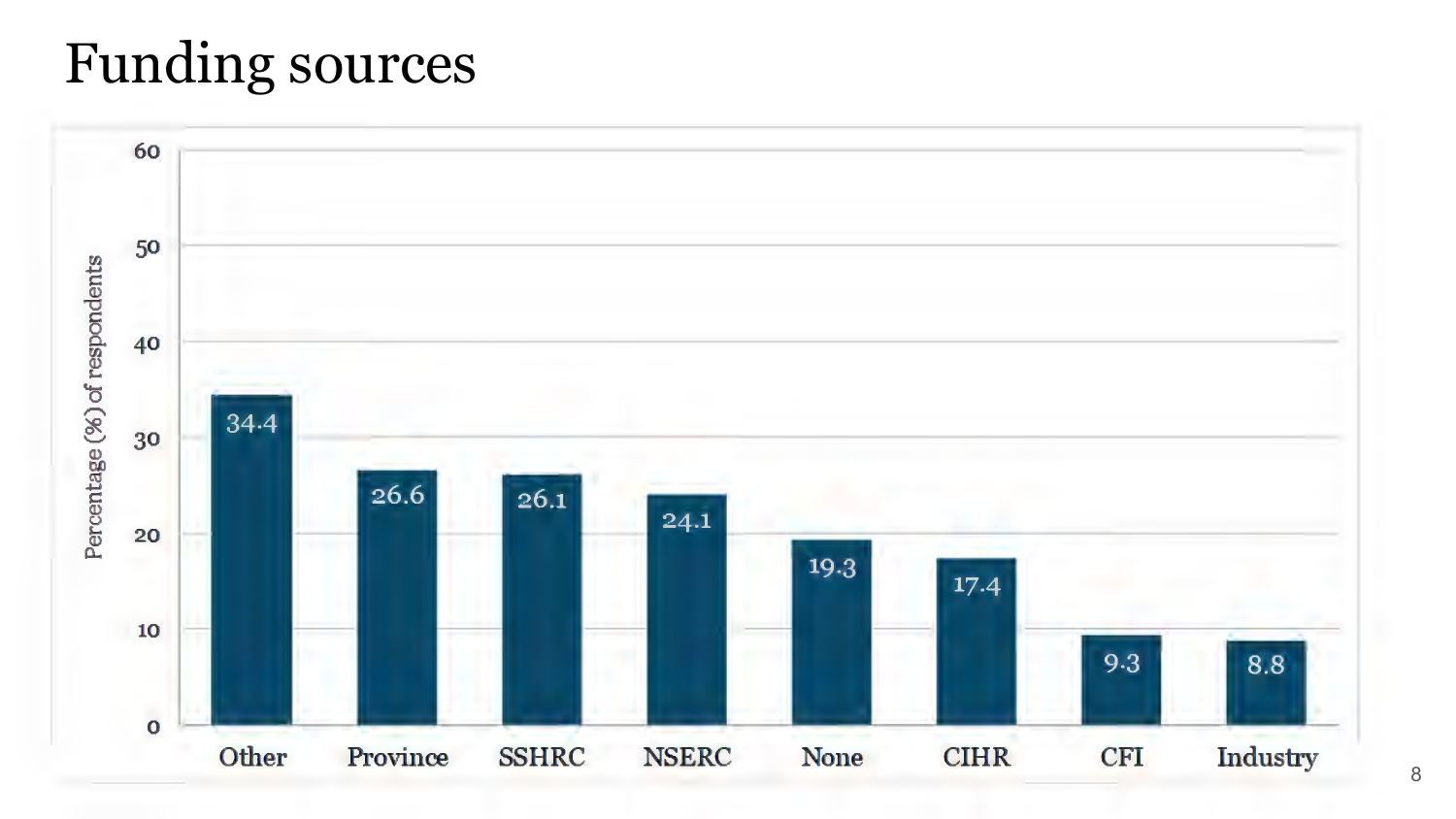## Current RDM Practices

(reported at the time of the survey)

How are researchers working with and managing their data?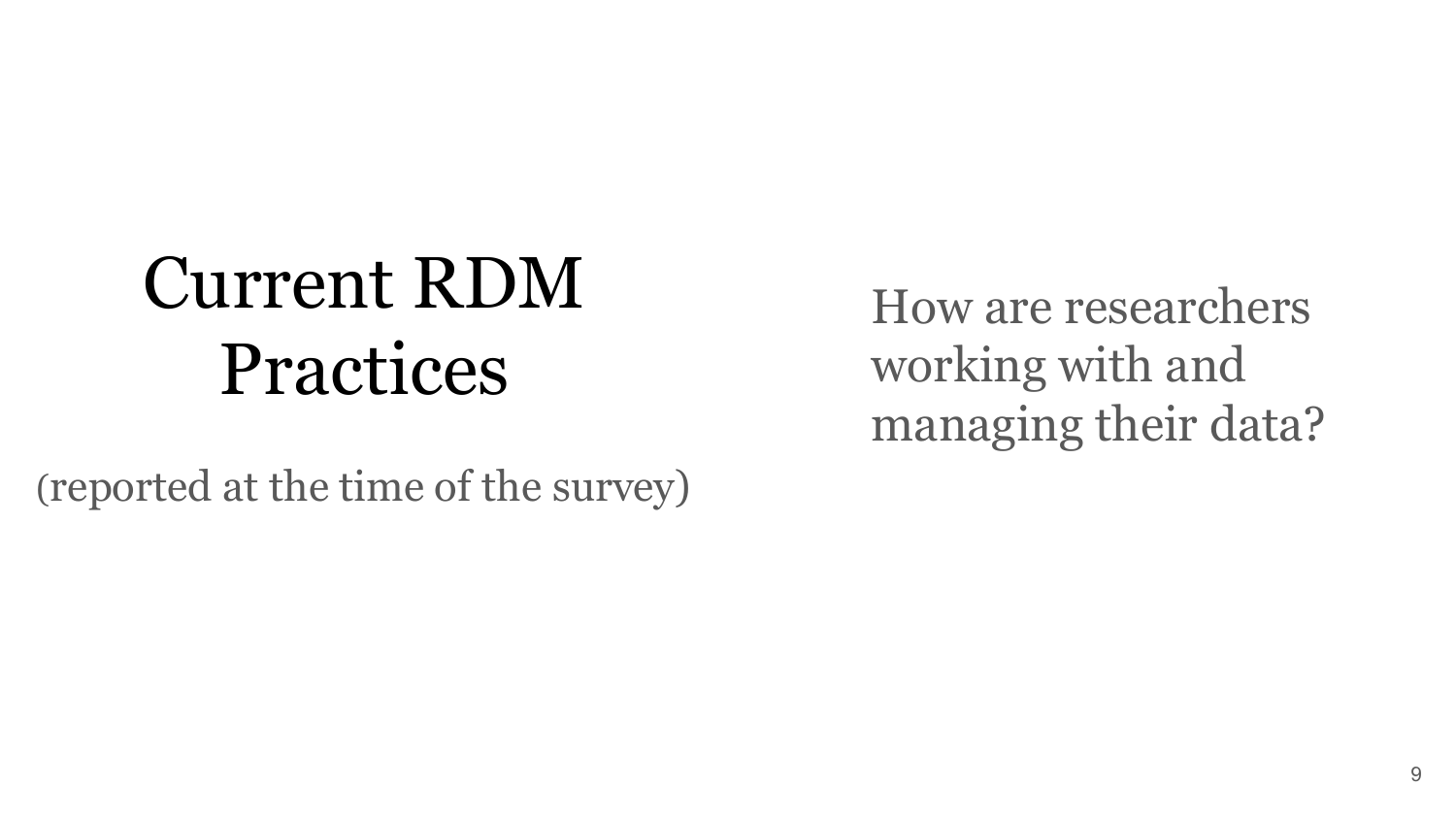#### Estimated data storage size for a typical project

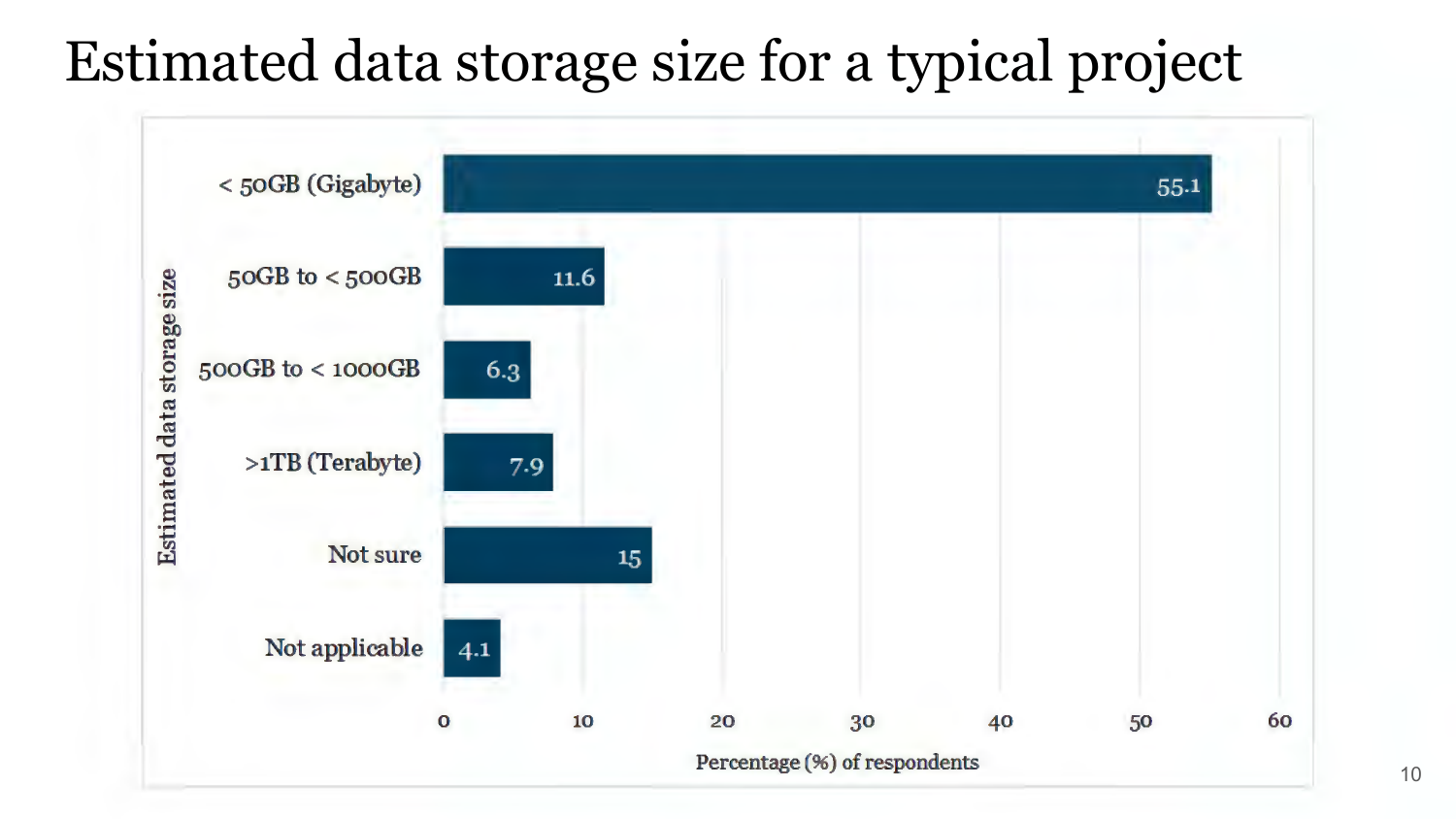#### Where are researchers storing their data?

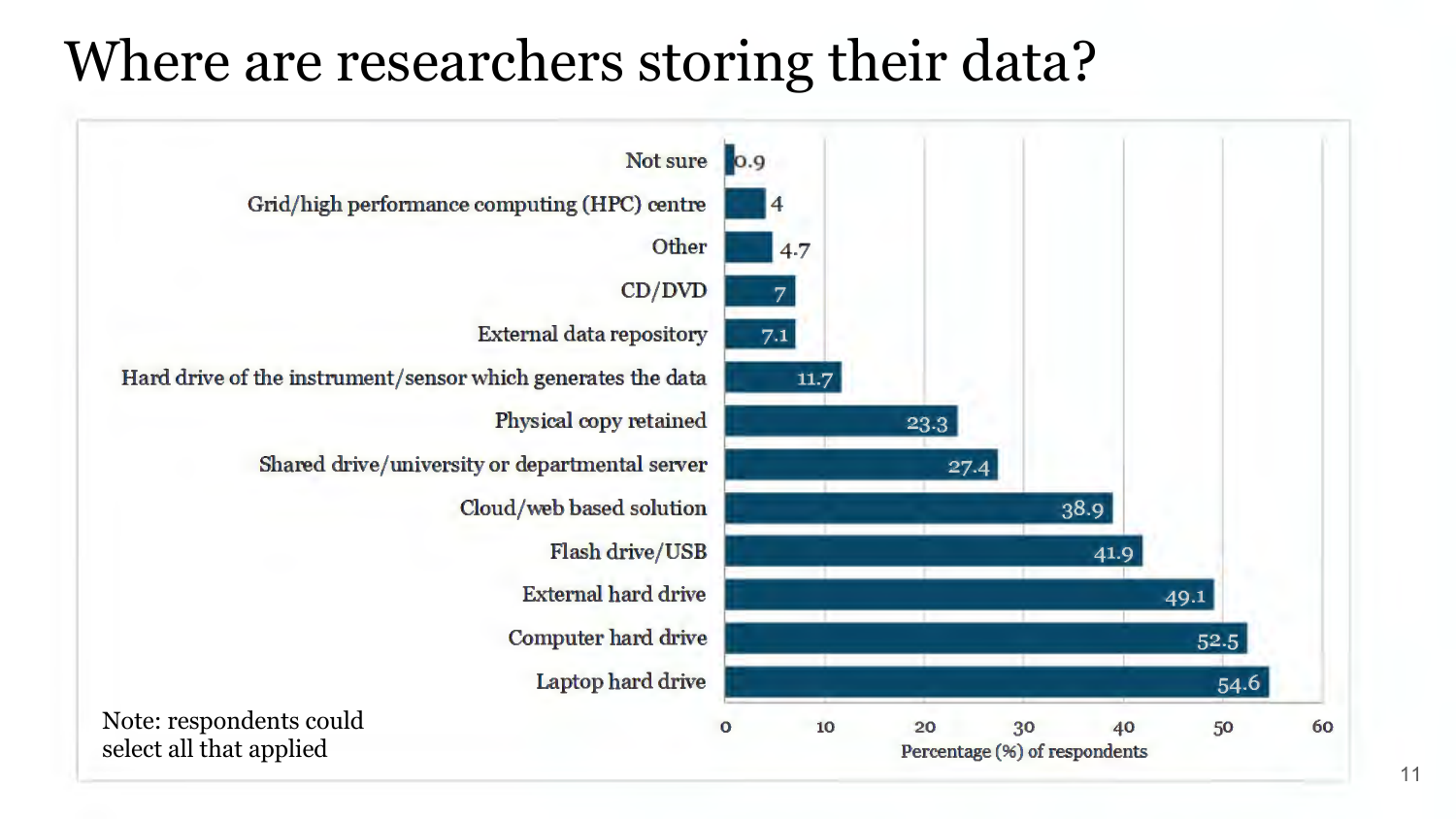#### Data kept after project

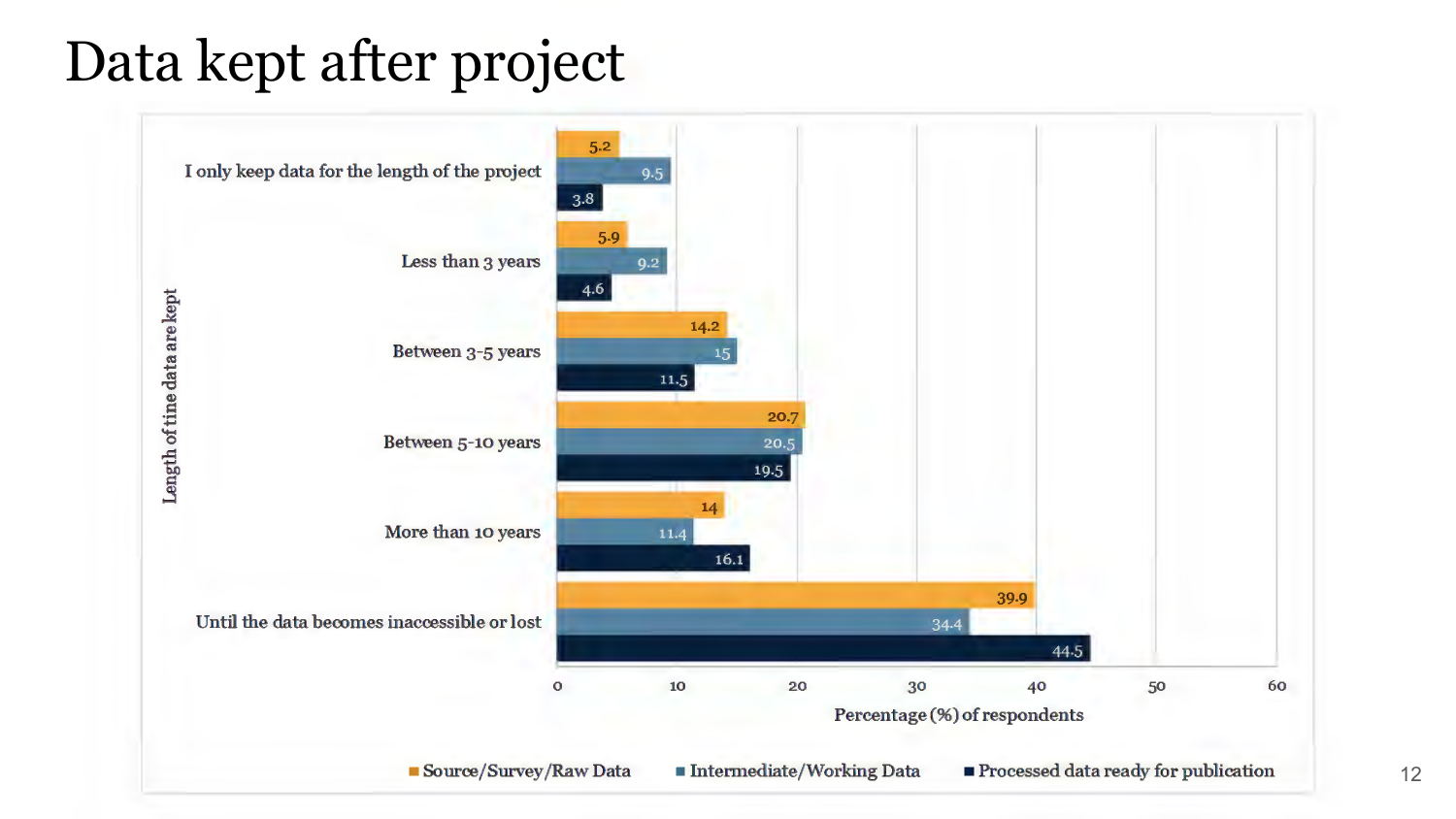Researcher Readiness for Tri-Agency RDM Policy

Would researchers be able to meet Tri-Agency RDM policy requirements for data management plans (DMPs) and to deposit data in digital repositories?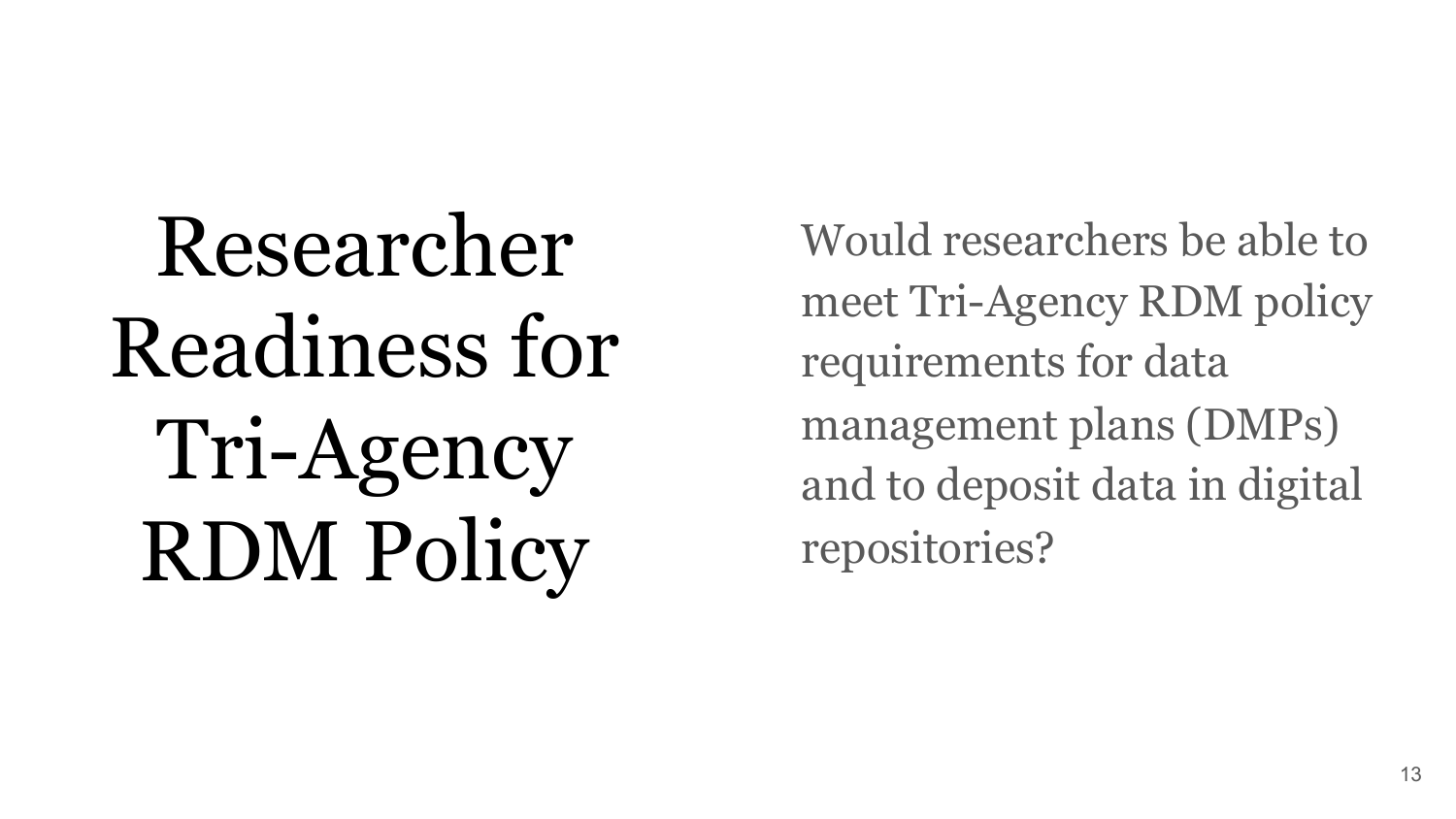Audience poll: We asked researchers if they would be able to draft a DMP as part of a grant application. Guess which of the following statements most researchers said best describes their situation.

A) They do not need help drafting a DMP.

B) They prefer having help and/or guided documentation.

C) They need help and/or guided documentation to draft a DMP.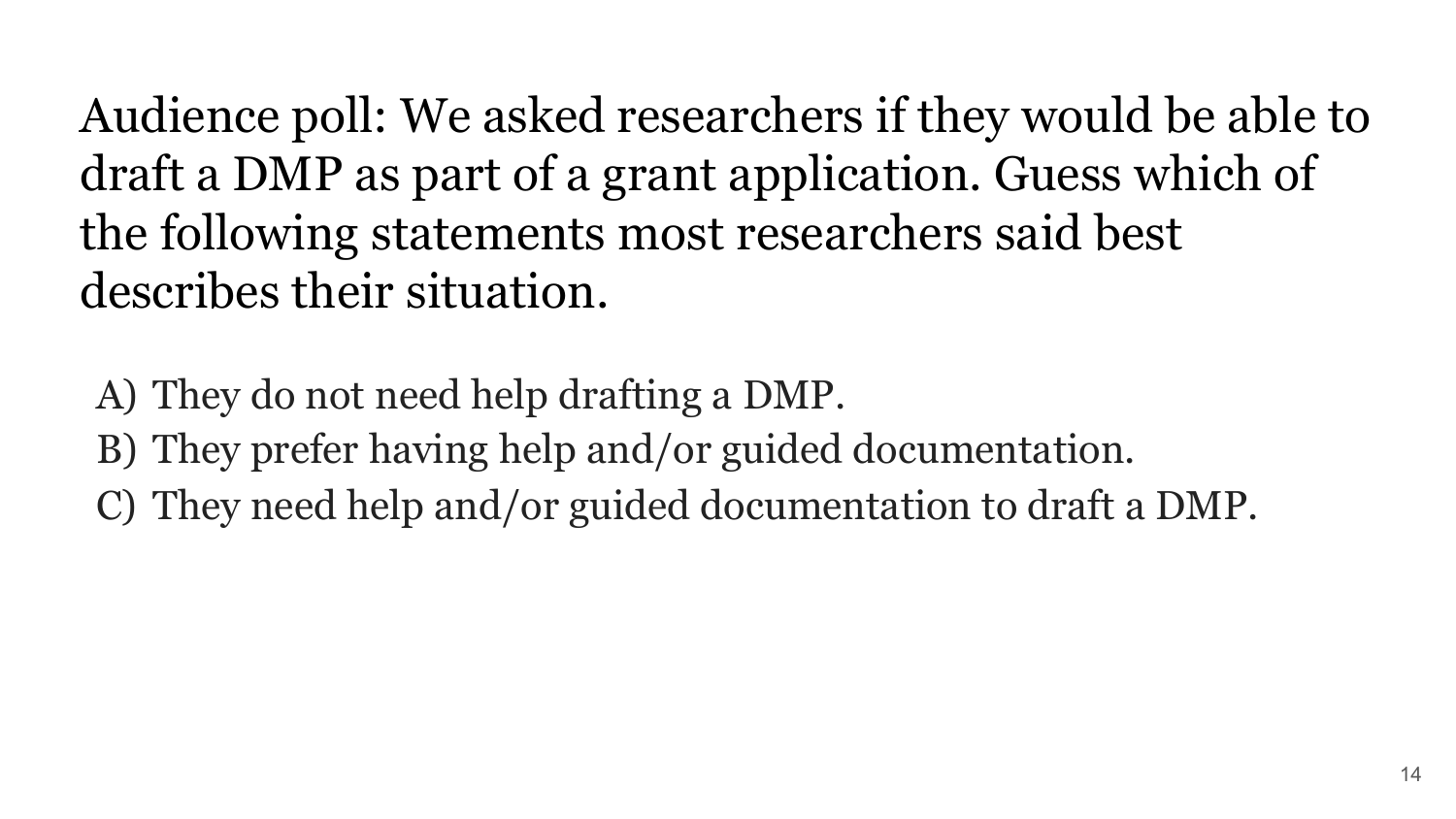#### What if researchers were asked to draft a Data Management Plan (DMP)?

I would be able to draft a data management plan that would address these types of questions without assistance

I would be able to draft a data management plan but would prefer to have assistance and/or documentation to ensure the success of my application

> I would need assistance and / or guided documentation to appropriately address some or all of the sections

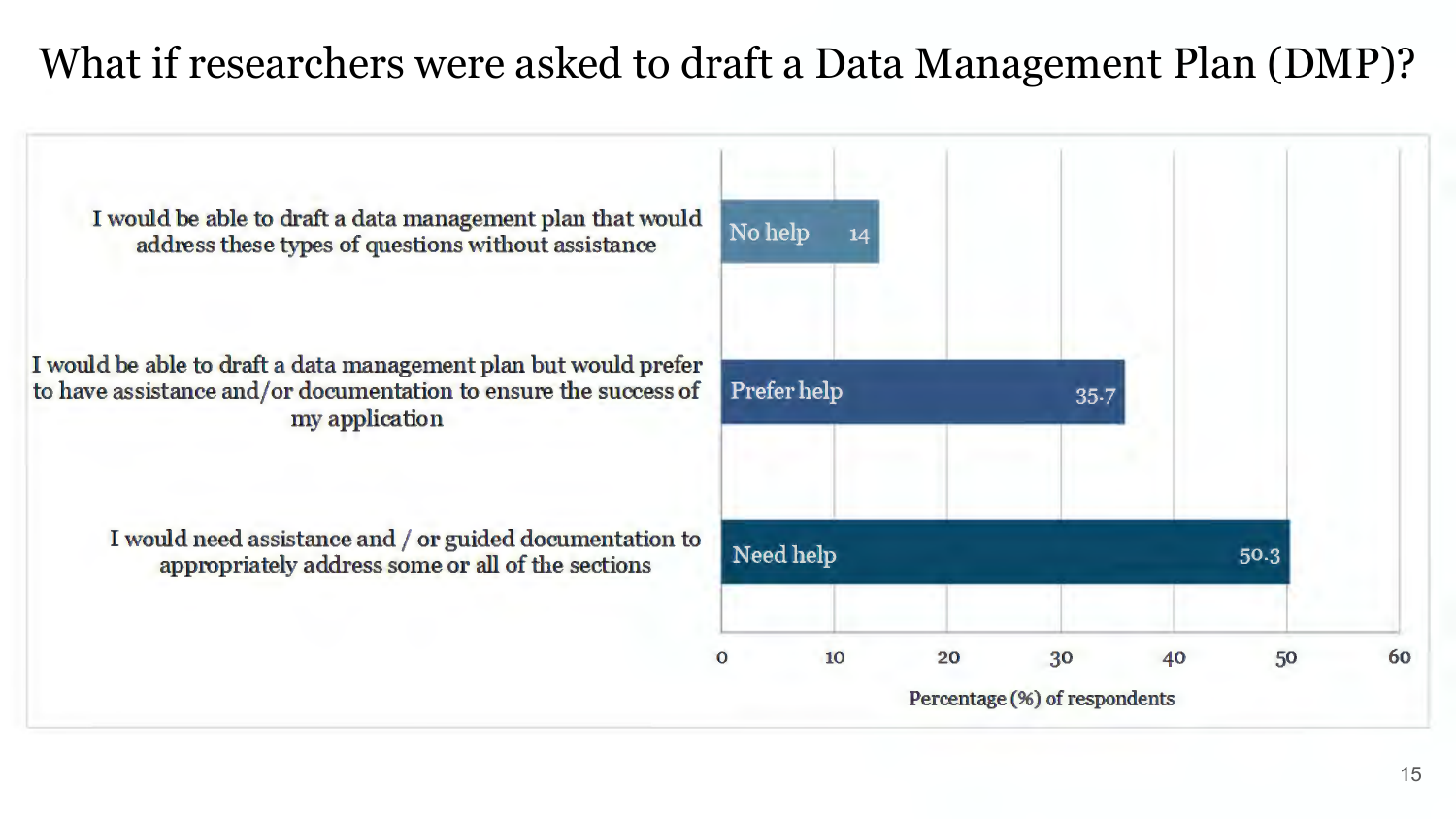#### Data Sharing

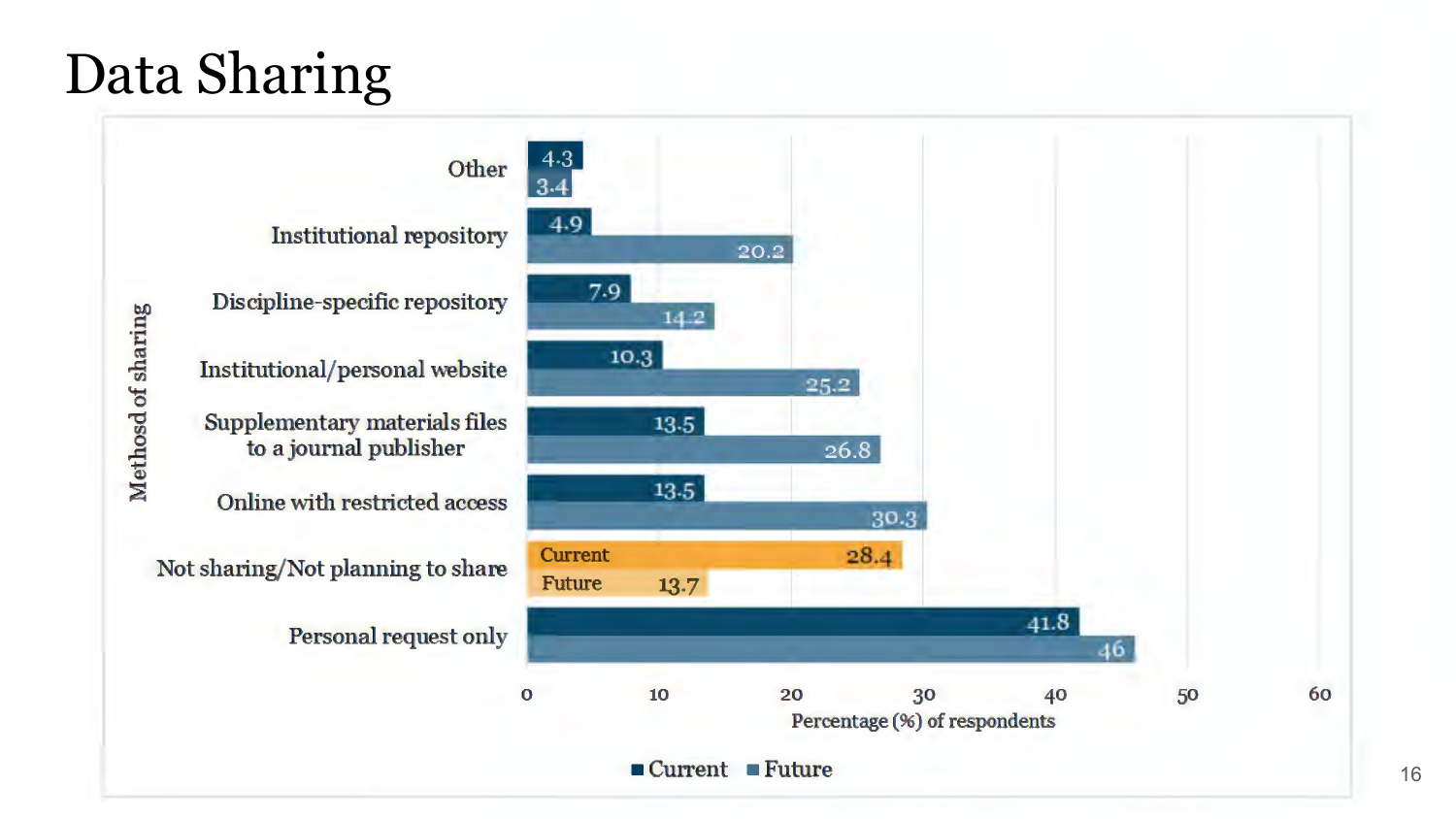#### Restrictions or embargoes on data sharing

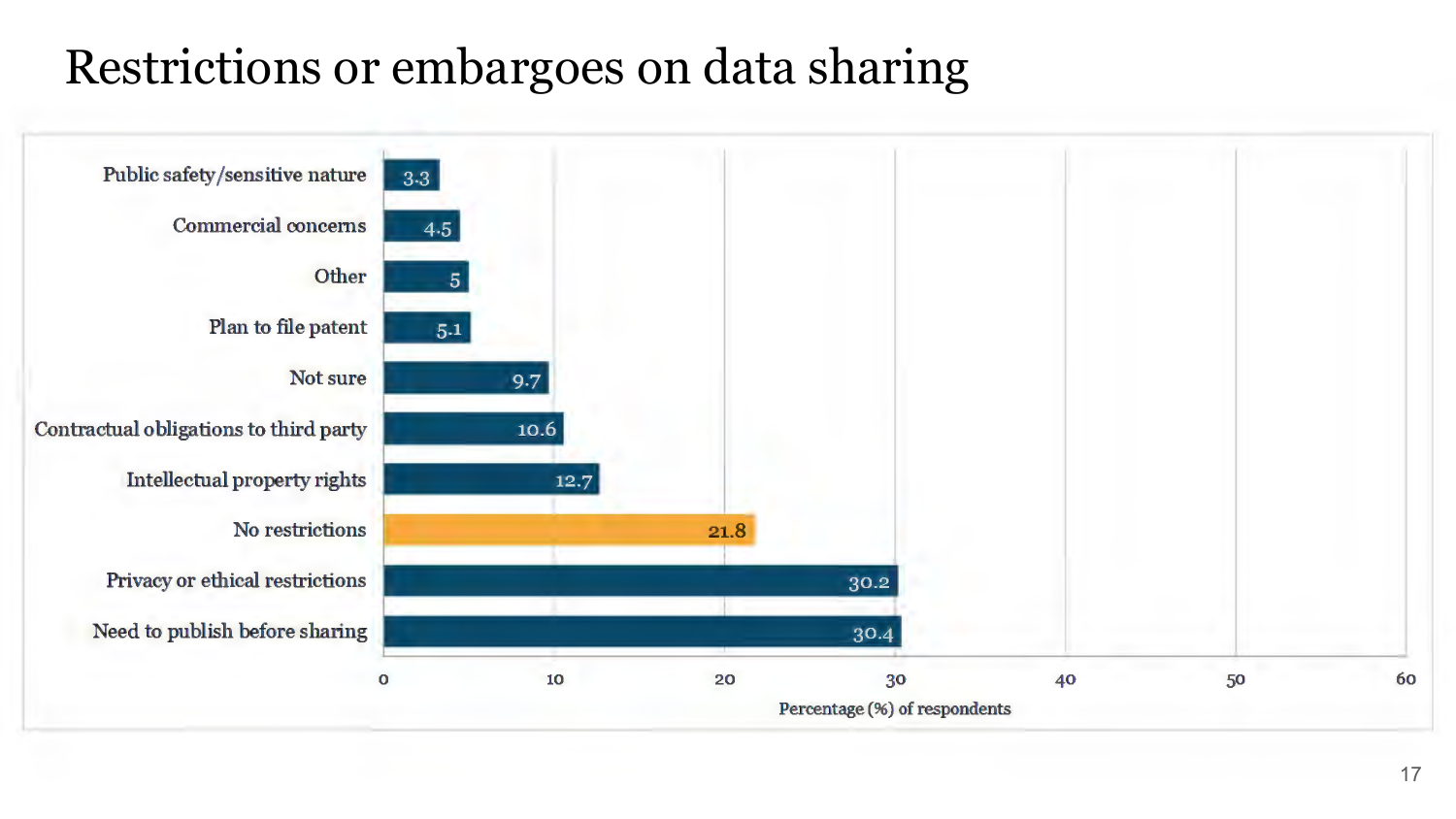### Restrictions or embargoes on data sharing

- Arts/Humanities and Science more likely to report no restrictions on data sharing
- Engineering and Science most likely to report need to publish first
- All other disciplines cited privacy, confidentiality, or ethics restrictions
- Arts/Humanities divided between need to publish first and privacy, confidentiality, or ethics restrictions

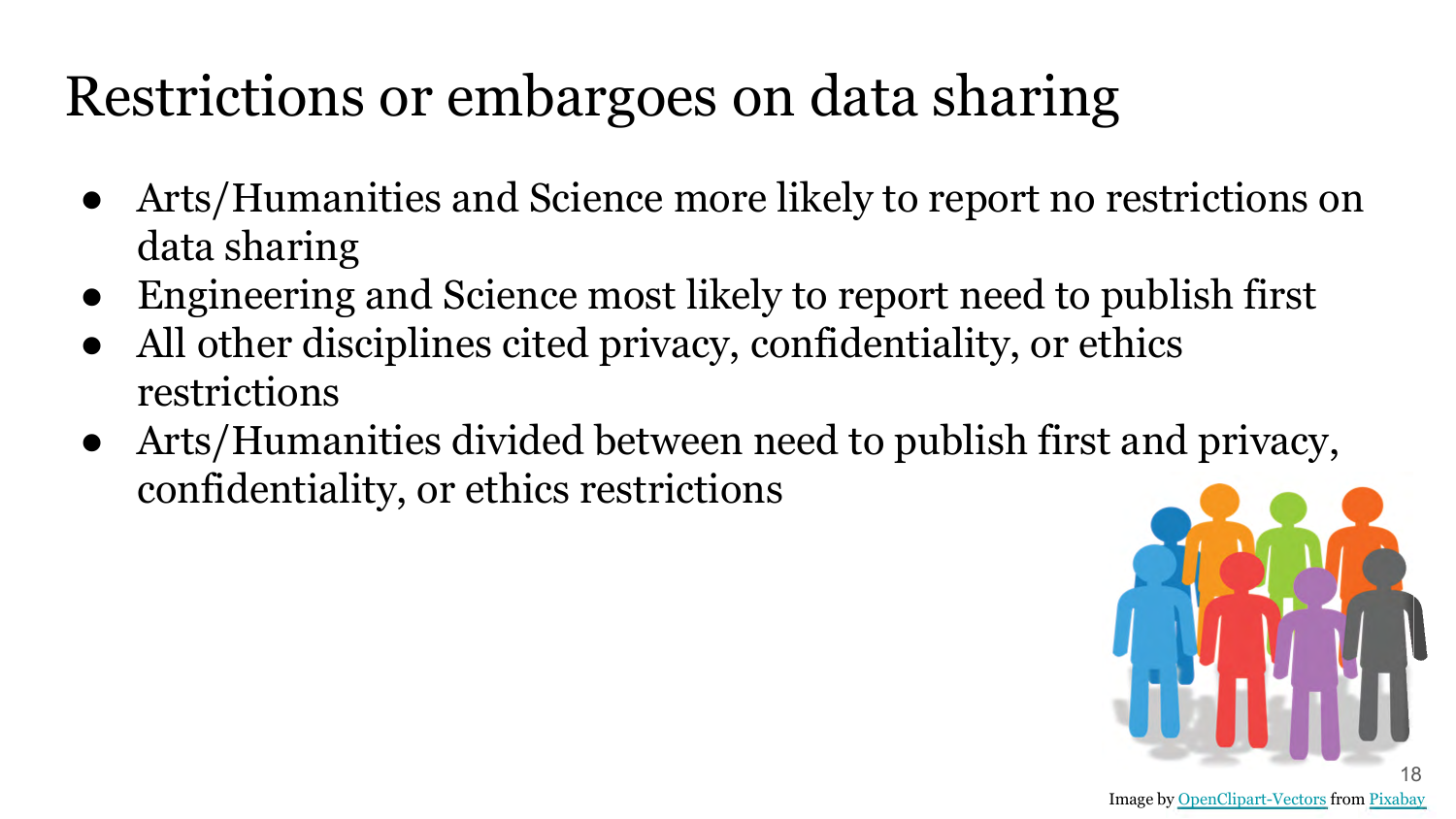Audience poll: What do you think is the most common reason why researchers would not be willing to share their data?

- A) Researchers believe their data should not be shared
- B) The data are incomplete or not finished
- C) Researchers still wish to derive value from the data
- D) Funding body does not require sharing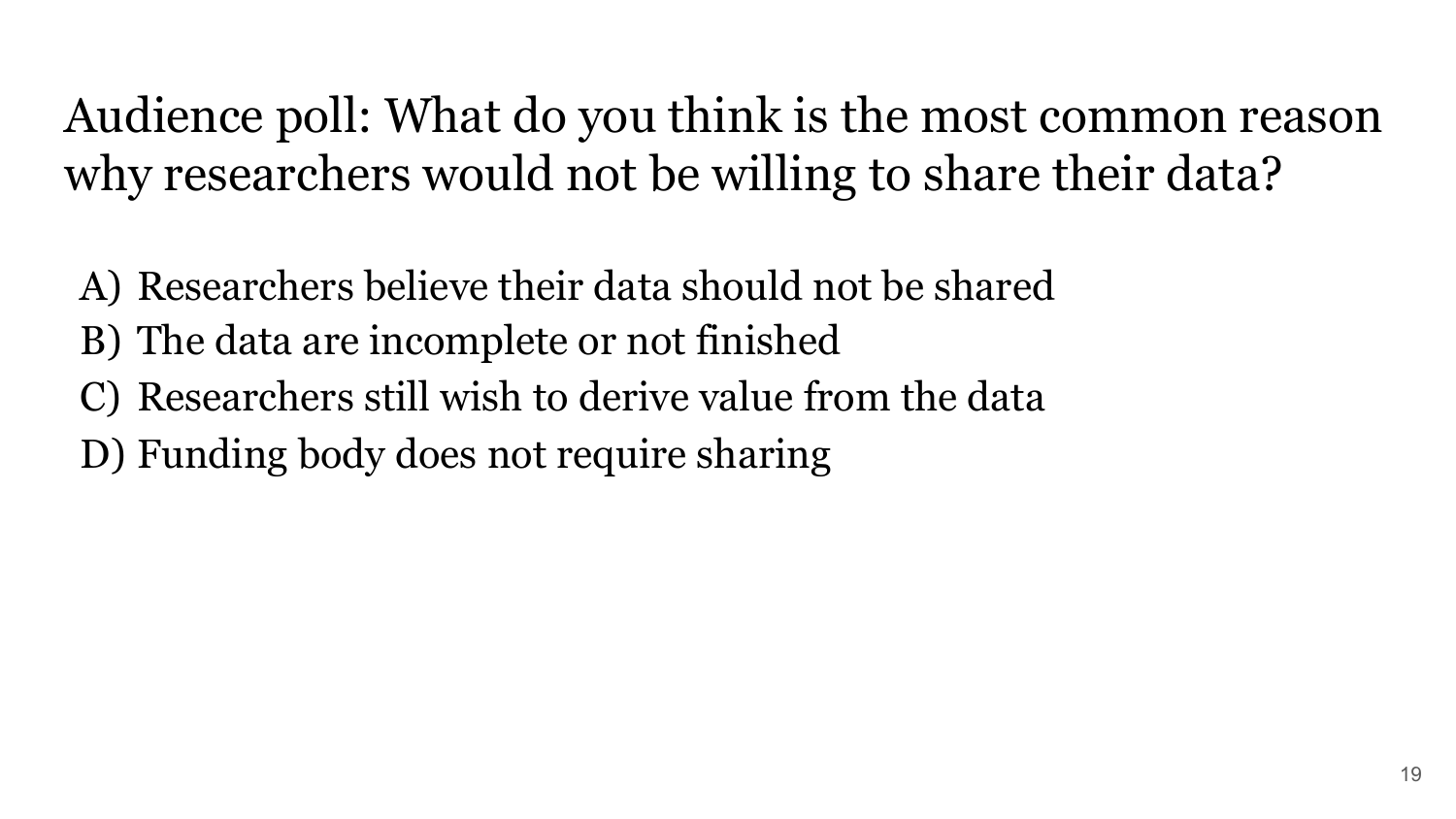#### Reasons for not sharing research data and associated methods/tools

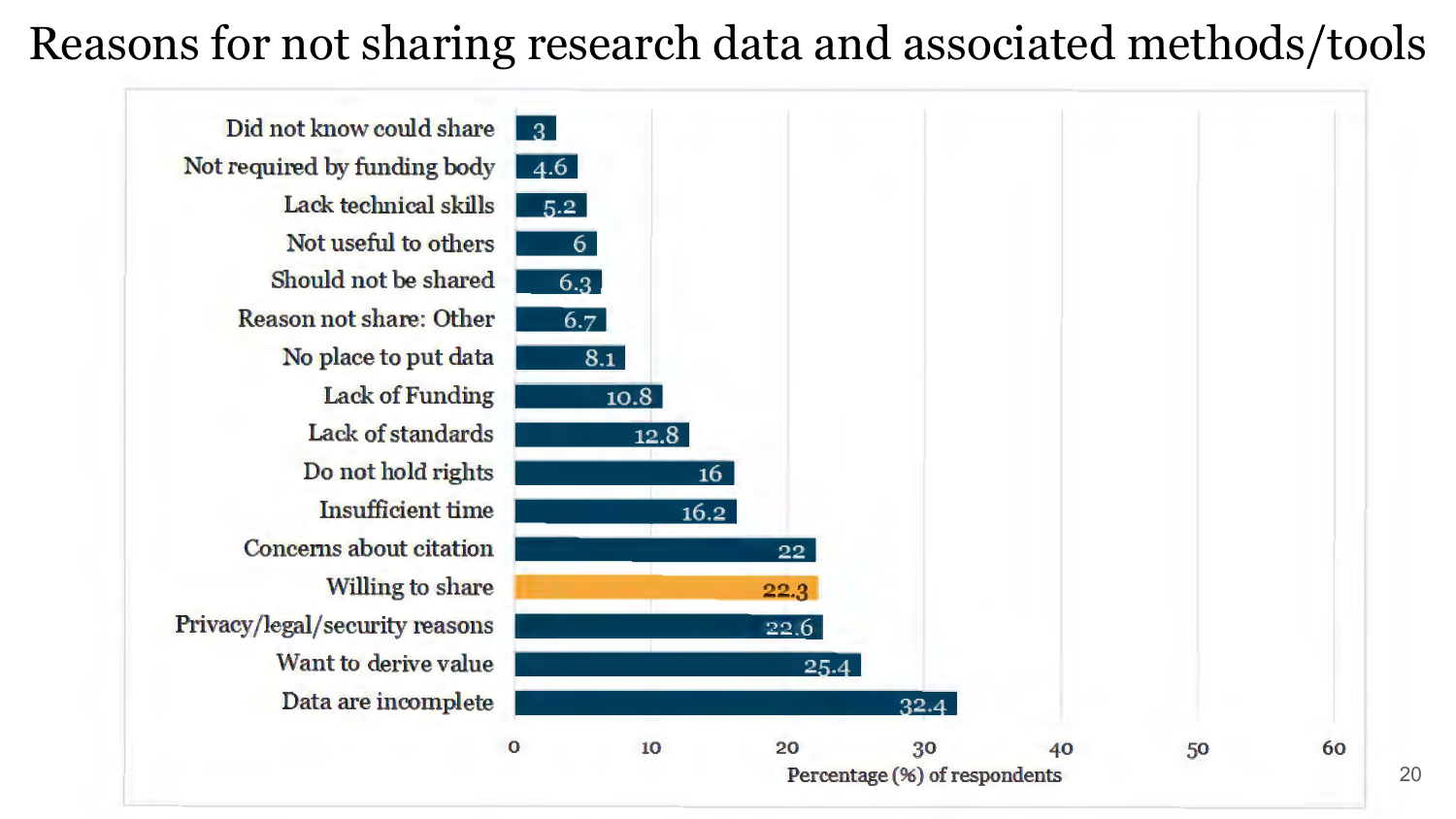# Back to our research question

Would researchers be able to meet Tri-Agency RDM policy requirements for data management plans (DMPs) and to deposit data in digital repositories?

Answer: NOPE

(Not based on their RDM practices as reported, anyway)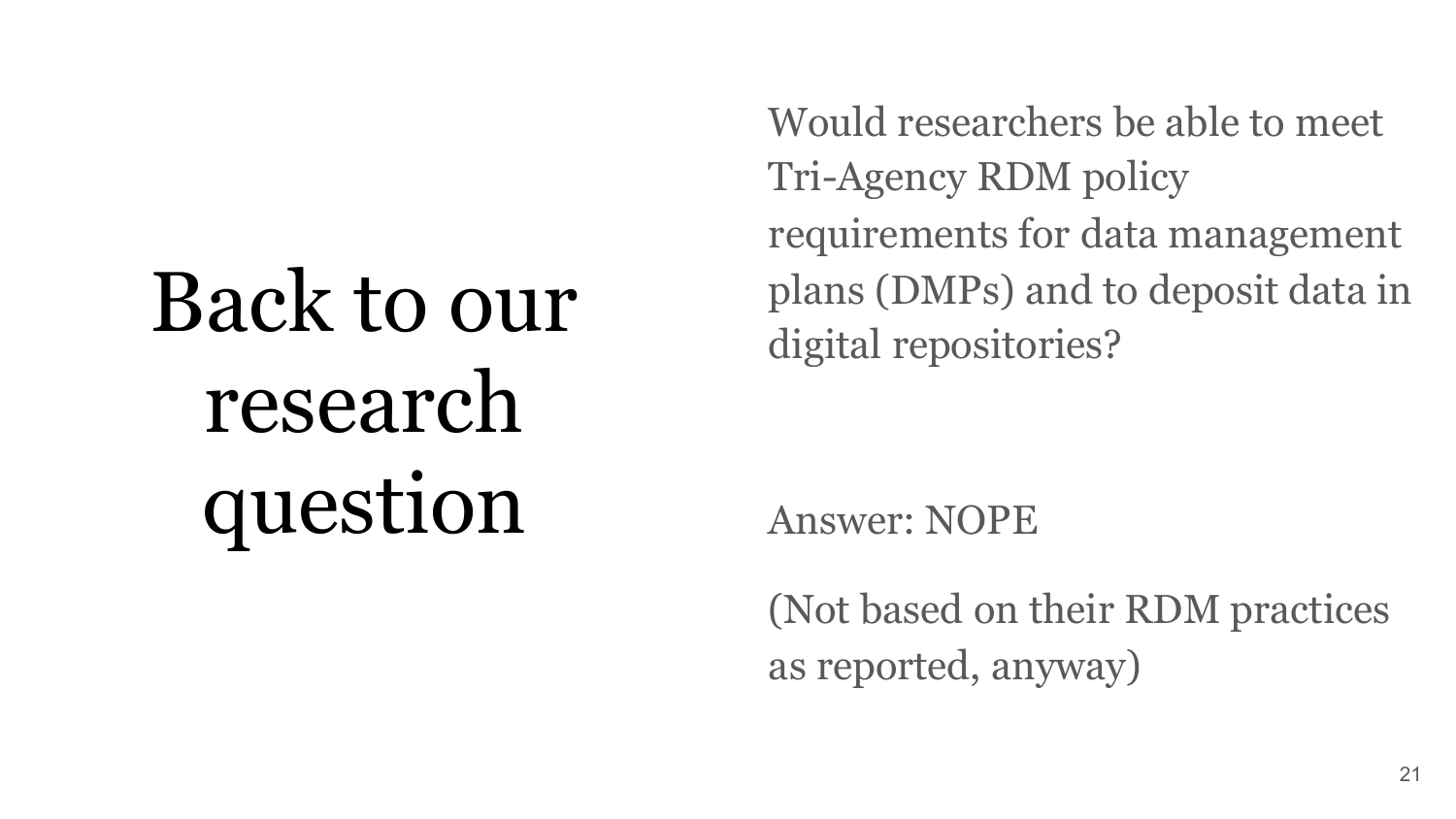want or need to create DMPs for grant applications?

## RDM Services

What supports do researchers want or need to deposit their data?

What supports do researchers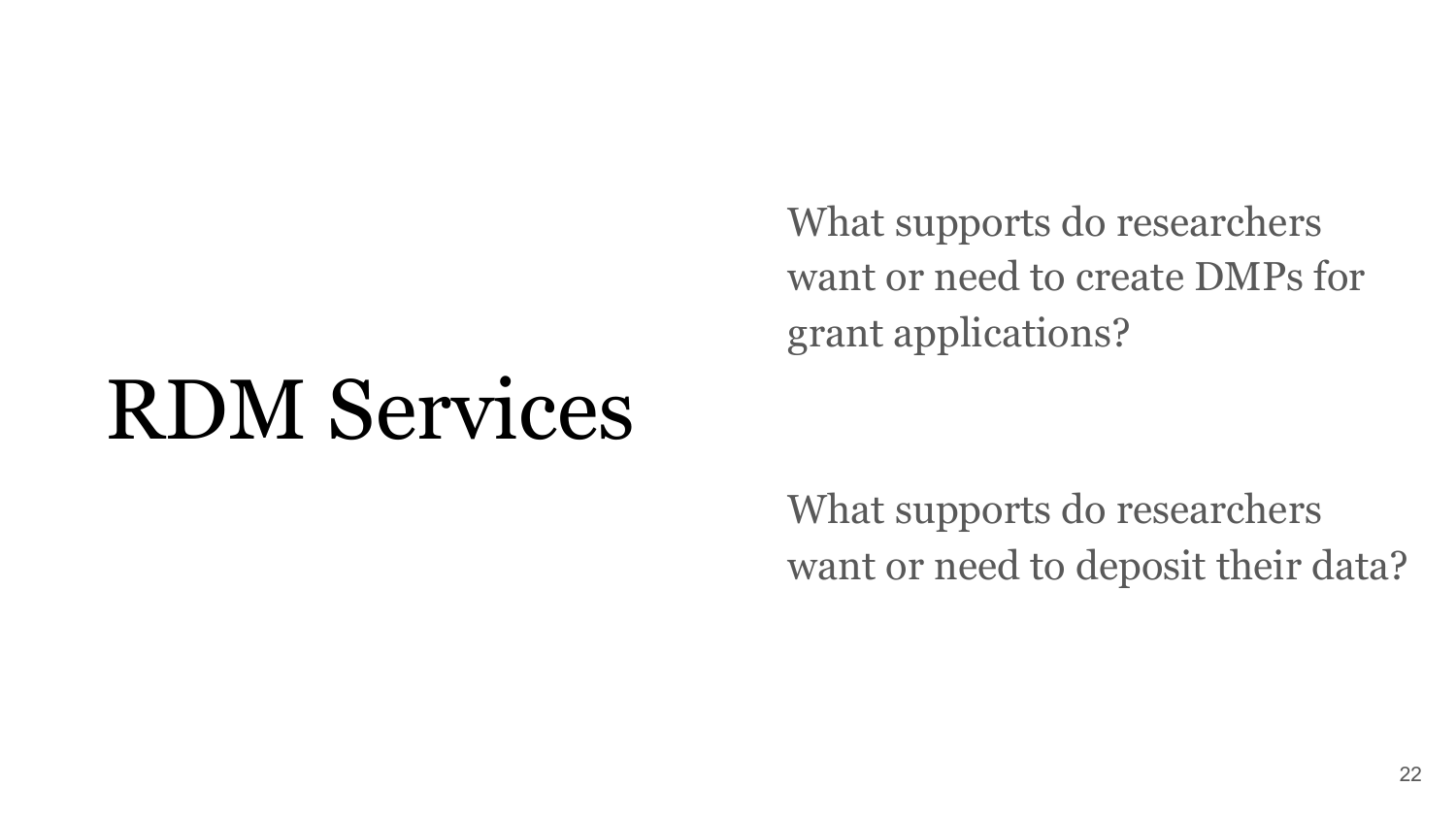#### Interest in RDM services

Faculty or Graduate Workshop Assistance with DMP preparation Communication about funding/journal requirements Institutional repository Personalized consultations Data storage during active projects Assistance with preservation/sharing Finding/accessing data sources Assistance with metadata creation **External Repository** Permanent identifiers/ DOis Digitization of physical records

|    | 83.6         |                                      | 10 <sub>o</sub> | 6.4  |
|----|--------------|--------------------------------------|-----------------|------|
|    | 80.2         |                                      | 12.1            | 77   |
|    | 79.6         |                                      | 13.5            | 6.9  |
|    | 76.2         |                                      | 17.1            | 6.7  |
|    | 74.3         |                                      | 18              | 7.7  |
|    | 73.5         |                                      | 19.9            | 6.5  |
|    | 72.8         |                                      | 19.6            | 7.5  |
|    | 70.5         |                                      | 21.7            | 7.9  |
|    | 65.5         |                                      | 24.5            | 10   |
|    | 65.3         |                                      | 26.3            | 8.4  |
|    | 62.3         |                                      | 27.2            | 10.5 |
|    | 55-3         |                                      | 31.5            | 13.2 |
| 0% | 40%<br>20%   | 60%<br>Percentage (%) of respondents | 80%             | 100% |
|    | ■ Interested | Not Interested                       | Not Applicable  |      |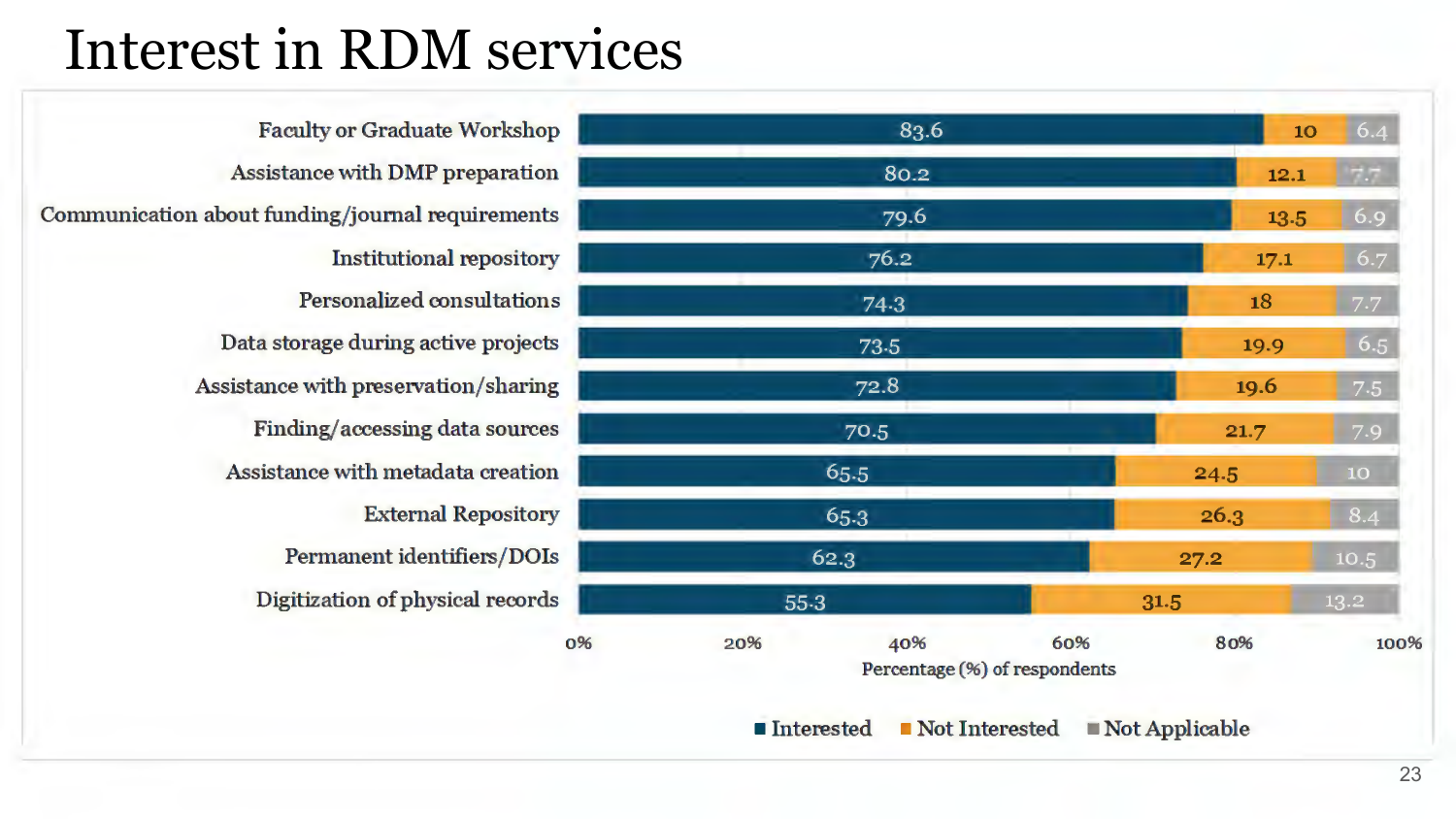#### Interest in services: differences by discipline

| <b>Field of study</b>               | <b>Most popular RDM services</b>                      | <b>Interested</b> |
|-------------------------------------|-------------------------------------------------------|-------------------|
| Engineering                         | Assistance with DMP preparation                       | 82.52%            |
| Arts/Humanities                     | Assistance with DMP preparation                       | 79.88%            |
| Business/Management, Education, Law | Assistance with DMP preparation                       | 84.38%            |
| <b>Social Sciences</b>              | Assistance with DMP preparation                       | 80.83%            |
| Medicine/Preclinical Sciences       | Communication/info about funding/journal requirements | 80.18%            |
| <b>Health Science</b>               | Communication/info about funding/journal requirements | 91.51%            |
| Science                             | Institutional repository                              | 77.36%            |
| Interdisciplinary/Other             | Institutional repository                              | 84.38%            |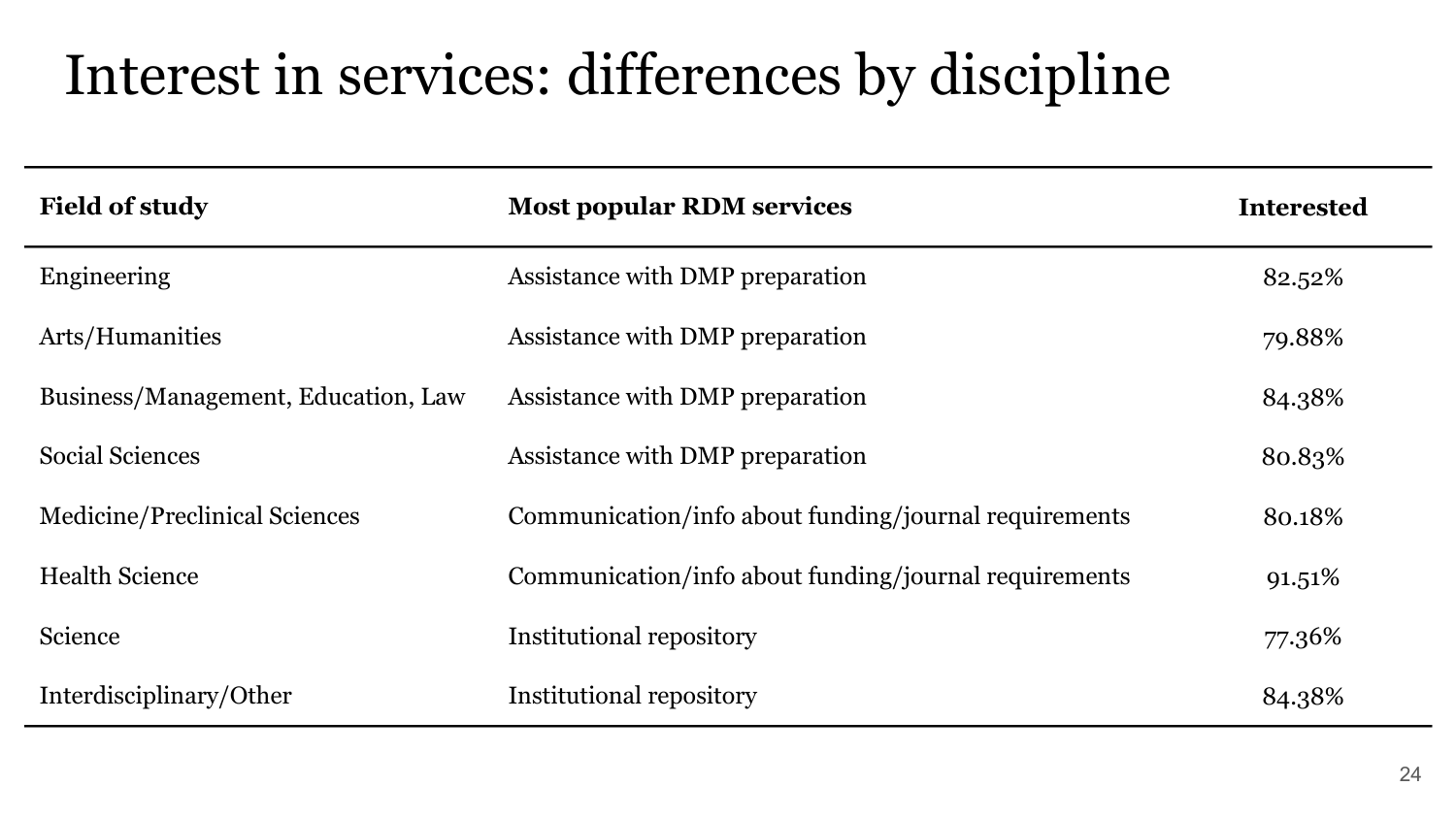# Some Implications

How can the survey results help us with developing RDM services?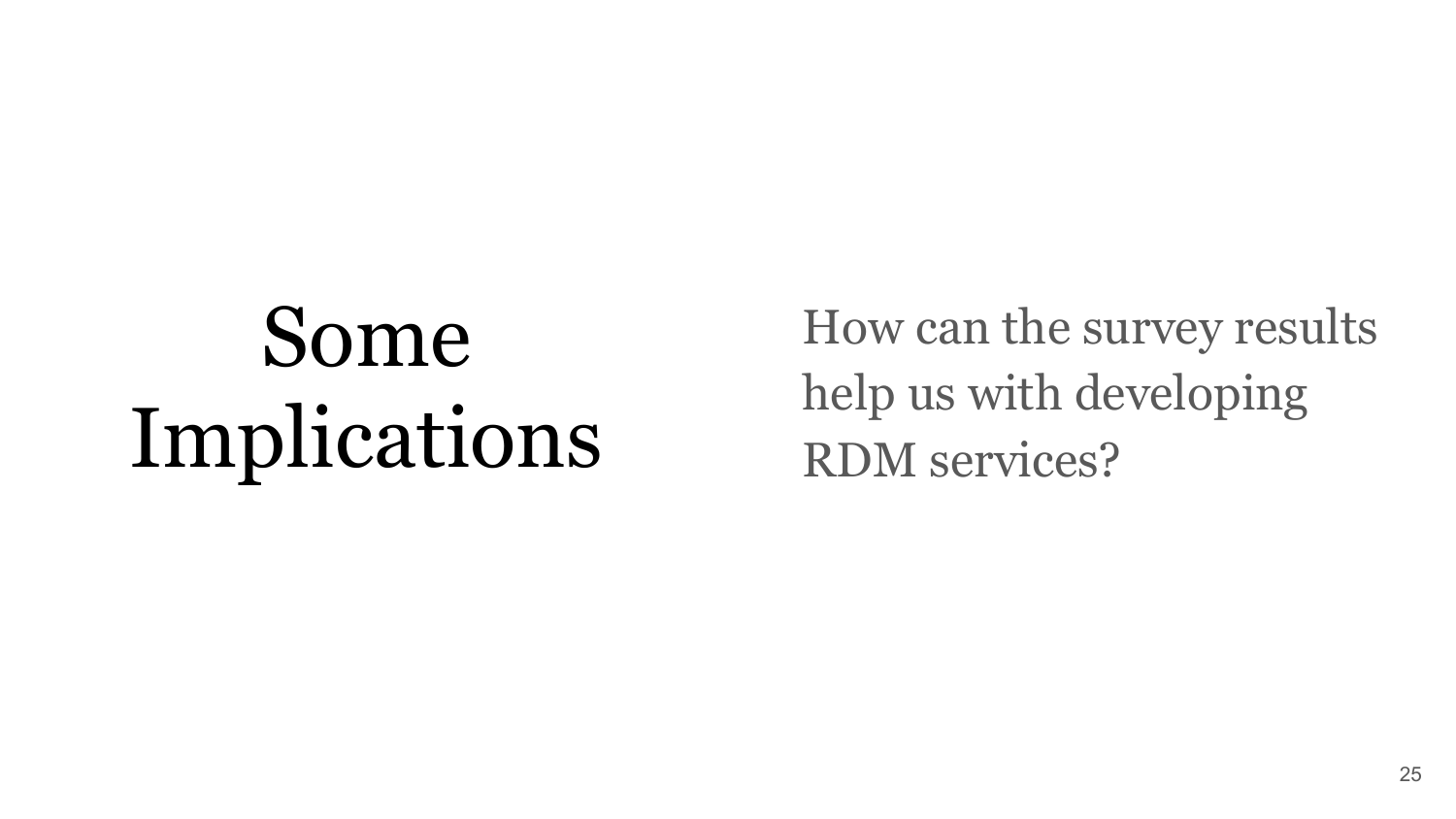### Gaps between practices and policy requirements

- Clarification on policies related to data sharing and deposit in digital repositories
	- Privacy, confidentiality and ethics
	- Funding and journal policies
	- Which data should be retained and/or shared
- High demand for assistance with DMPs and institutional repositories for data preservation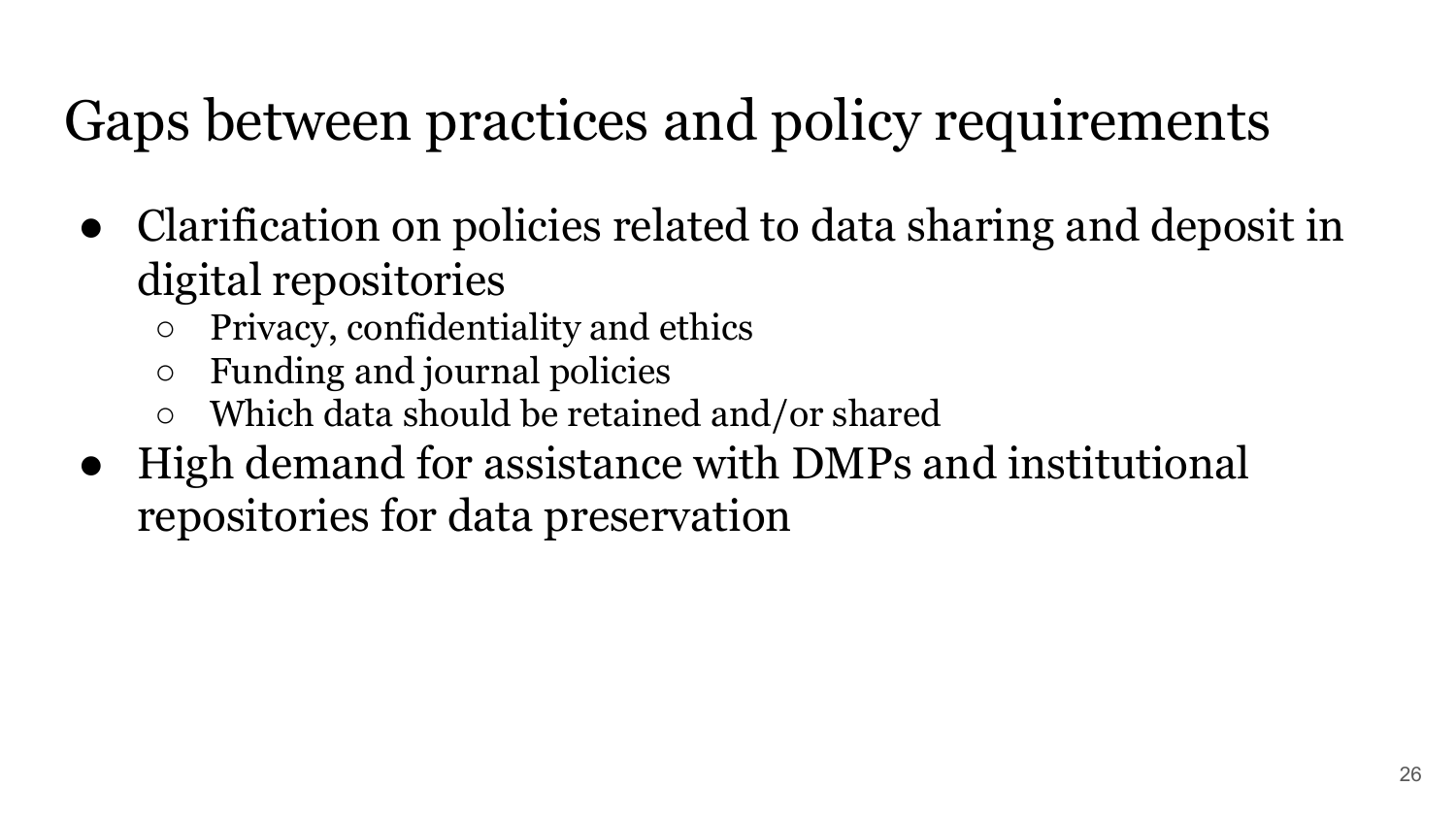#### But wait, there's more!

- Plans to publish our findings
- National Dataset will be made publicly available
- Learn more about the project on the Canadian RDM Survey Consortium's page of Portage's website